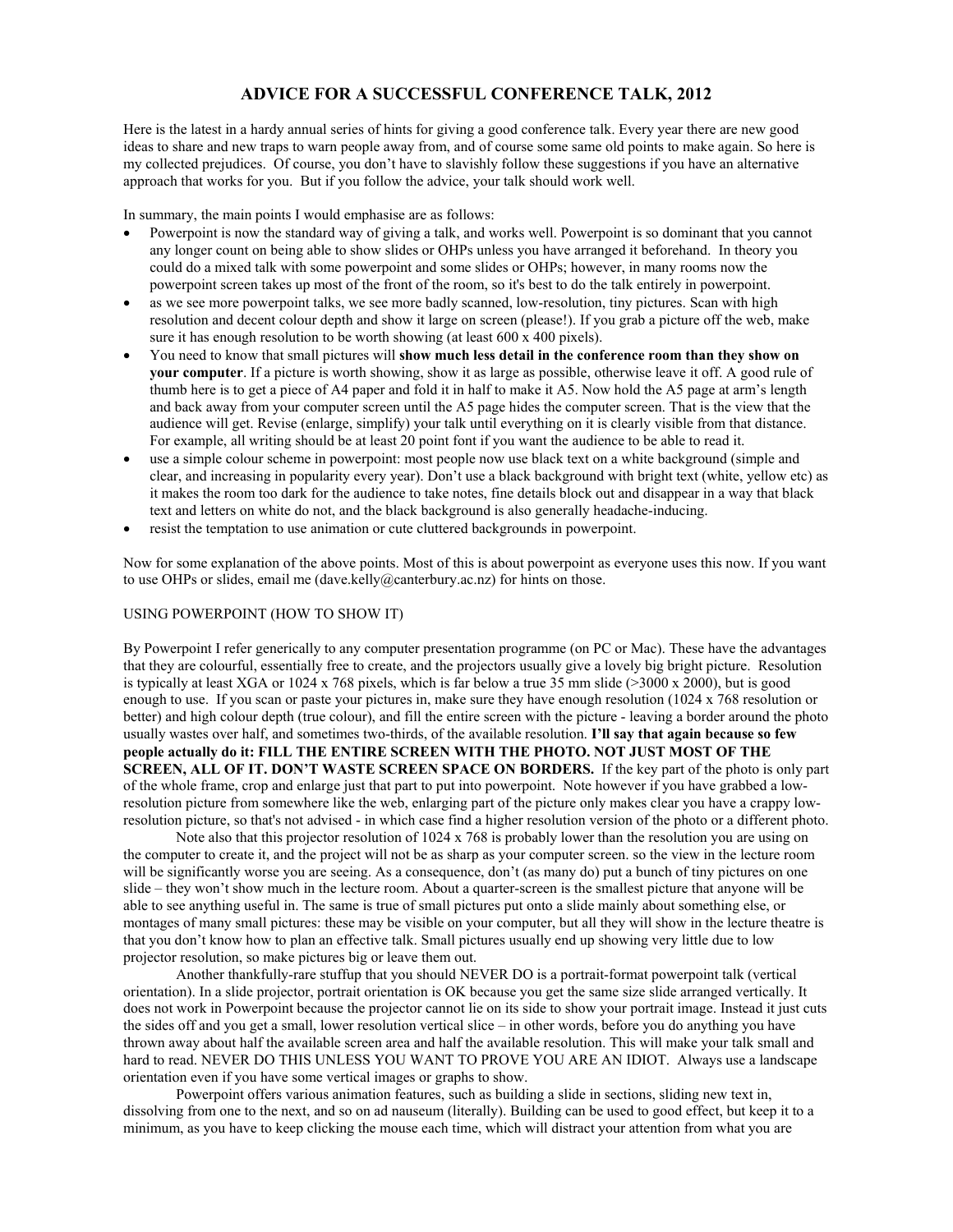#### Advice for powerpoint talks, page 2

saying. It nearly always works just as well to have the whole slide appear at once, and just explain it line by line. If you have animation etc, it's best to have text just appear, rather than slide in, which is distracting. Also change immediately from one slide to the next rather than using dissolves, which are more distraction.

 Genuine meaningful moving images (movies, simulations etc) inserted into Powerpoint are a VERY good idea for getting audience attention, if you can get them to run! Note that if you have a video file to play, you can link that into Powerpoint so it runs within the program, but this link will not move to a different computer (eg the one in the conference venue) automatically. You must check that you move all relevant files over into the relevant directory, perhaps reinsert the video into powerpoint, and check that it runs on the new computer before the talk to avoid any nasty surprises.

## GRAPHIC DESIGN (WHAT TO SHOW)

The main message here is, keep it simple. You should only present the essential message. In particular, nearly all the following are counterproductive and should be avoided:

- **no corporate, university etc logos** leave off, or restrict these to only the first slide.
- **no borders**: they reduce space available for real information.
- **no fancy backgrounds** tend to obscure the actual message
- **no gradient fills**
- **no clip art**
- **no false 3-D** on graphs.

Luckily, nearly all the above except corporate logos are getting quite rare.

Good things to do with an image include:

- **High contrast** between background and message. This is easiest with a relatively plain bright background, i.e. white. Then use black or a dark colour or colours for the text and graphs. People used to often use mid-blue background with white text and yellow heading text, but this has fallen out of fashion and now mainly marks you out as an old-timer who hasn't bothered reformatting some old slides. White or very light coloured background and black text works better in live PPT than in 35 mm slides, which showed dirt more easily. Don't use red on green (bad for colour blind people). Don't use black backgrounds with light coloured text; it looks stylish at first but it makes the room too dark and makes it harder to focus on your text. Also as noted above, white text on a black background loses fine detail much more than black text on a white background does.
- **Get the message as big as possible**. This is where borders, logos etc waste room. Get the table or graph almost out to the edge of the screen. Make the font as big as possible. Keep the text short to facilitate this. Text can never be too big and almost never too concise. If you are inserting a picture or graph into Powerpoint, use the whole frame for the picture.
- **Use a clear font**. The most readable font in both large and small font sizes is a sans-serif font (**Arial** is a good example) in mixed upper and lower case. Don't use all-capitals, or small-caps, as the letters are too similar to each other. A serif font like Times Roman would be OK in large sizes but tends to break up when in smaller sites (<30 point), with the narrower parts of each letter disappearing (especially in white on black background) so is best avoided.

### SCIENTIFIC CONTENT AND PRESENTATION SKILLS

A. PLANNING THE TALK.

- 1. Using a single powerpoint projector is easiest, and this is the only setup you can be sure will be available in the room. Using two projectors (two powerpoint, or slide plus powerpoint) simultaneously is fraught with potential for disaster, although if you can get it to work it makes a very good impression. Using two projectors works best if you always change both at once, or have graphs/text on one and photos of organisms on the other. You will also need to practice the talk over and over so you memorise which slide is where and don't mess it up; what usually happens is you change one, find you meant to change the other, have to go backwards with the first one and forward with the second one, still can't find the slide you wanted, etc etc. Anyway, many venues for seminars, talks etc will not be equipped with two separate computer/projectors unless you warn them beforehand. If you wanted to show different images on the two data projectors, you'd probably have to run the resident computer driving one, and have your laptop running the other, but the conference organisers won't be keen because the setup will take time. Similarly, don't plan to show an OHP and PPT, or an OHP and a slide, simultaneously unless you KNOW the venue supports this, most don't. The OHP is so bright it tends to overwhelm the PPT or (especially) slides somewhat in any case. If you need to refer to a picture or diagram several times, make several copies (easy in PPT) so you can keep moving forwards through the talk.
- 2. Aim at slightly over one slide per minute (about 1.2 per minute) depending on how complex each slide is and how fast you talk. The absolute maximum you can fit in is about 1.6 per minute, but to keep to this rate you must have simple slides and be ruthless in not talking for long on any slide – not for the inexperienced! Have a trial run beforehand if you like, but the talk doesn't come out the same length anyway since you're more hyped up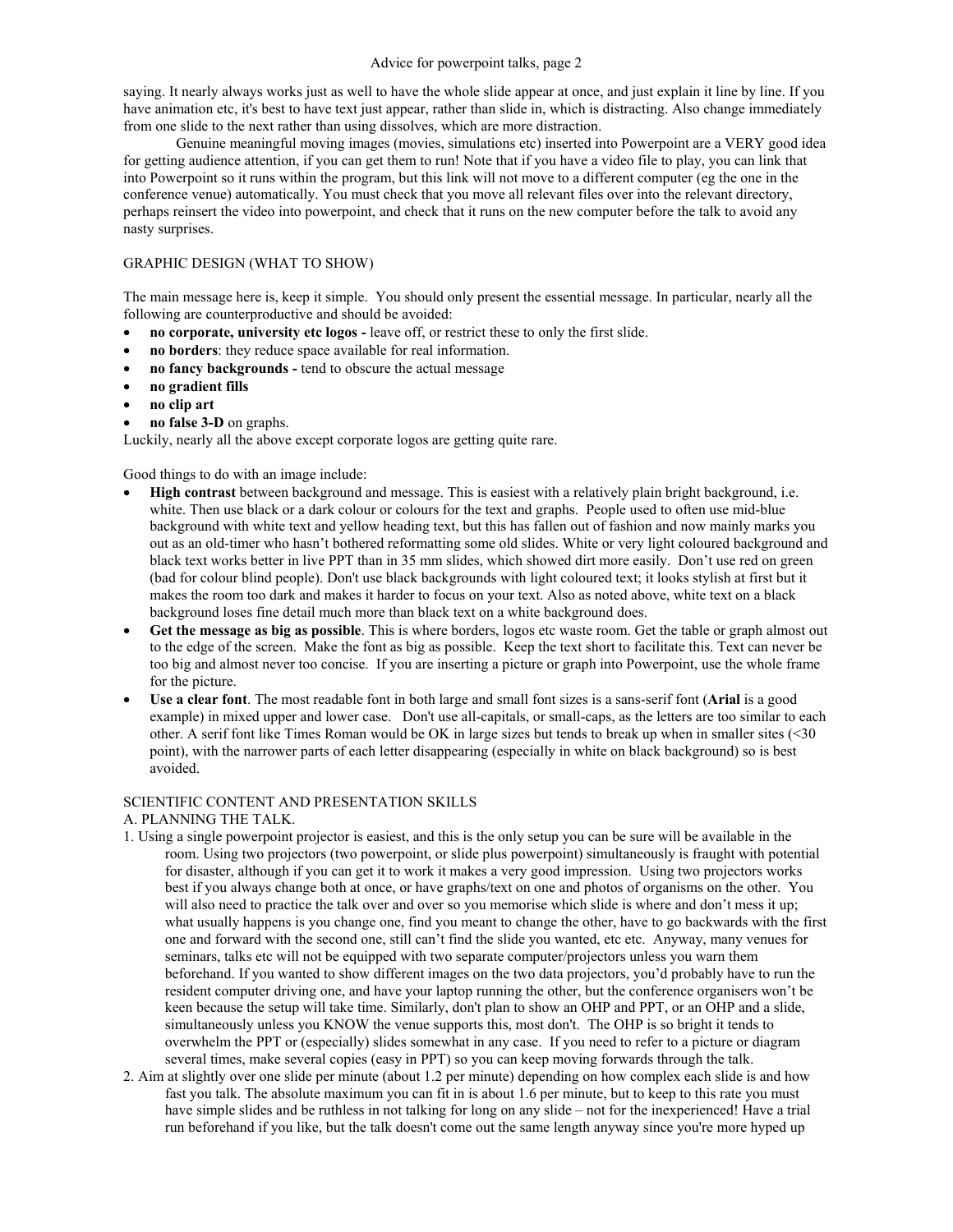during the real thing. If in any doubt, leave a few slides out and make it shorter, thus ensuring you have time to stress your conclusions.

- 3. Try to get *all* information onto its own slide, including simple things like a title, and a list of your species names. Even a slide with a single word or number can be worthwhile in the right context. Map out the talk and make sure there will not be any times when you have to explain something with nothing on the screen.
- 4. Your first slide should be a title slide, with your title, names of the authors, institution (eg University of Canterbury) if appropriate, and perhaps corporate logos etc if you want those (though I think they are a waste of screen space). I also find it useful to put in small text at the bottom the date and event (conference name or whatever) and time allocated to the talk so later on I know where the PPT talk was presented.
- 5. My second slide is the Acknowledgements. Some people put acknowledgements last, apparently on the grounds that this is where they are in a journal article. Having acknowledgements last only helps to erase memory of your conclusions, and is therefore a bad note to end on. It works much better getting it out of the way early. If you have few acknowledgements, consider putting them as a single line on the bottom of the first (Title) slide. Don't read out all the acknowledgements, as the audience can read them faster than you; simply highlight any bits you are very grateful for or give an overall expression of gratitude to them all. Also keep this short - there's probably no point in showing a list of 12 names of folk who helped you on field work, most of them won't be there.
- 6. Your third slide should explain why a non-specialist should care about what you are talking about. In other words, show what wider question your talk relates to. You don't need to solve the meaning of life, but do show the interesting context of your work. This will probably include a brief statement of your Aims or hypothesis to test. This is a very important slide, because if you don't do this properly you may lose the attention of half the audience at this point. However, don't have a long introduction that explains really basic facts, we all know NZ has a lot of threatened species and invasive mammals are a problem. If your intro runs to more than 3-4 slides in total, make it shorter and more specific. Overly-long introductions are currently the most common flaw in Powerpoint talks.
- 7. Don't bother with a "contents" slide ("intro, methods, results, discussion"). No talk under 45 minutes long needs a contents page.
- 8. Don't have a separate methods section explain the methods for each result just before, or at the same time as, showing the result. We only care about methods when looking at the results that they generated. Keep methods really basic and brief. If we want to know more about the methods we will ask in question time. We're more interested in principles (eg what the three treatments were) than details (eg the number of replicates). This is quite different from a written paper.
- 9. Do use simple tables with a few to 10 numbers on them (but never big messy ones). These are a very good way of getting the point across. Not everything needs to be a graph. Also use text slides, giving for example the four reasons that your project is important. Make these very short - no full sentences etc, or they will not be readable from the back. Maximum is about 5 words per line and about 20 words per slide. If your table has more than 20 numbers or your text slide more than 40 words, redo it with fewer. In Powerpoint, try to keep fonts above 24 points for all text. If the text won't fit on the slide in 24 point font, you have too many words.
- 10. It's good to give citations for sources when you present a slide which draws on an important published paper (eg presents a graph or some data from the publication). However, a very truncated version is enough for two reasons. Firstly it saves you space on the slide, and secondly the audience don't have time to write down titles, volume and page numbers. What you should show is the FIRST AUTHOR SURNAME, et al if appropriate, the YEAR, and the ABBREVIATED JOURNAL NAME. For example, **Kelly et al. 2004 NZJ Botany**. Nothing else is needed to easily find a paper. However, it is really annoying to leave off the journal name, as then nobody can find the paper - this is worse than not giving a citation at all.
- 11. End with a conclusions slide which gets your 3-5 key points summarised clearly, and explains why this all matters to the rest of the world (ie relate back to the broad aims outlined in slide number 3). If the key messages of your talk can't be summarised as 3-5 main points, then go back and reconsider what you are trying to say, because no short talk can get more than 3-5 points across clearly.
- 12. You could prepare prompt sheets for yourself, in one of two possible formats. One approach is to put "notes" into powerpoint attached to each slide, and you can then print these out, but it takes up a lot of space (one page per slide). A better idea would be a one-page or two-page prompt page, with one line per slide, in order, saying what each is, and listing any data you need to say which is not on the slide (so you don't forget it). This will be your safety net. I don't look at this much during the talk, but it can be helpful to have prepared this beforehand, as it helps you decide what you need to call attention to in a slide, so when the slide comes up you recall having thought about this before, and can say it without referring to the sheet.
- 13. The only thing you will say which is not prompted by a slide will be your very first introductory paragraph. You may want to make a couple of reminders to yourself on the top of your prompt sheet of things to say before switching to the second slide (jokes, links to data given by the previous speaker, etc).

B. ON THE DAY OF THE TALK.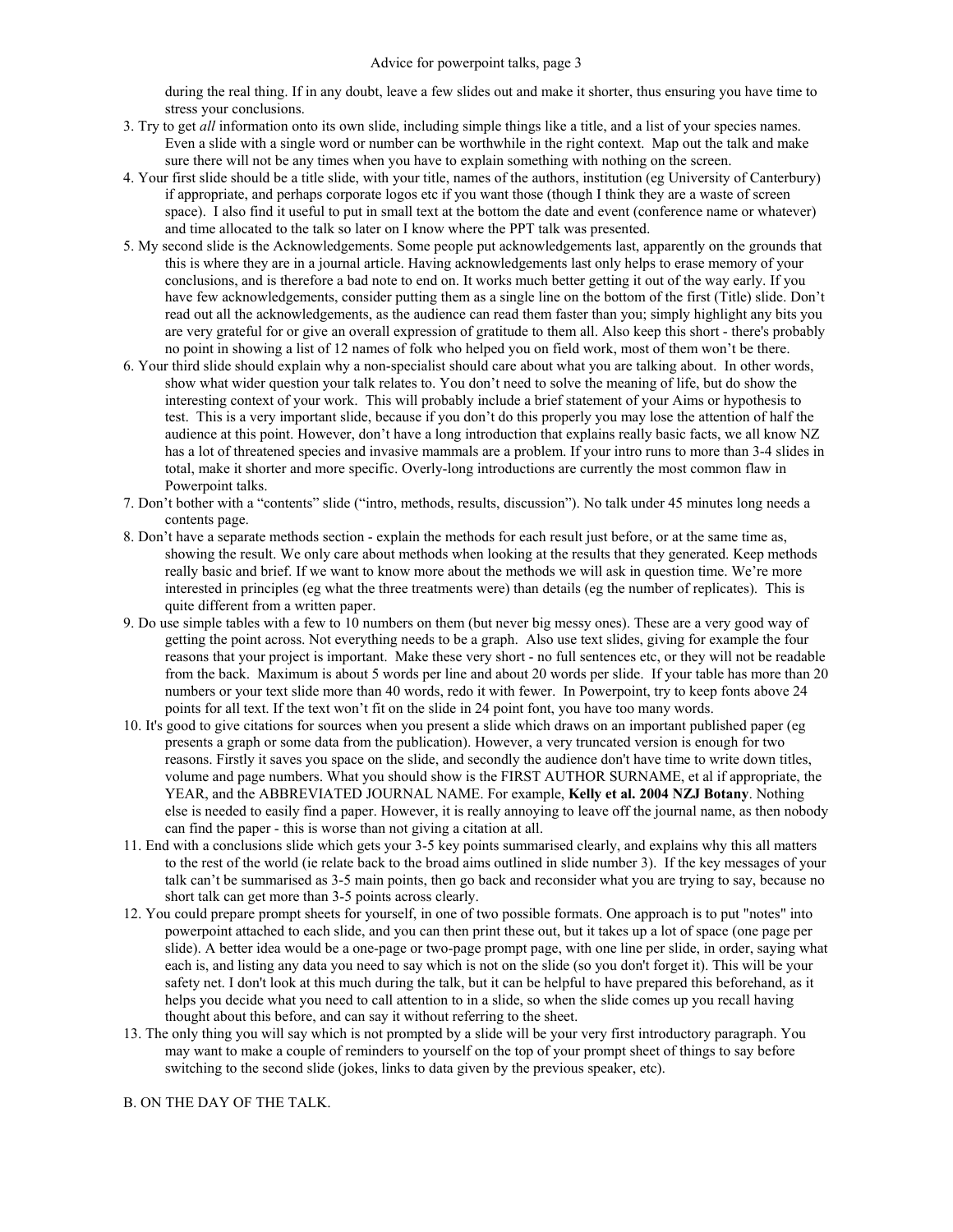- 1. **Make sure you know how to work the lights, powerpoint or slide projector, remote control, OHP, laser pointer, board etc beforehand.** This is essential to avoid last-minute panics which can throw off your whole talk. Also you get the audience offside if you prove you were too slack to do the necessary site preparation.
- 2. If using PPT, make sure you follow the instructions about getting this loaded onto whatever computer the organisers are using well in advance. Then find a time to get the projector fired up and run through your whole talk. Make sure all the slides, graphs, text etc come out OK as sometimes the fonts change on a different computer, or pictures AND ESPECIALLY MOVIES don't display as you expect. If using slides, put the slides in the projector and *run them all through* to make sure they are right way around and in the correct order (as on your prompt sheet). Then make sure you have the lockring or cover on the carousel so the slides can't fall out. There is NO excuse for having a PPT talk display funny or a slide come up back to front.
- 3. Think about where you will stand so you can point to the screen without blocking anyone's view, and where you must face the audience rather than the screen. If using powerpoint, check where the computer is relative to the screen as you will need to reach the keyboard to change slides (unless there is a remote, in which case be sure you know how to operate that.) In general, the best is to stand beside the computer or the large screen and face the audience, not stand in front of the screen with your back to the audience. Choosing a place to stand is especially important (and difficult) with overhead projectors because if you stand by the OHP itself you will be blocking someone's view.
- 4. Check out how the lights dim. When you show slides you'll need to dim the room, *but not make it completely blacked out*. There is little more annoying to the audience than being plunged into darkness and not being able to see to write notes on all the interesting things you are saying. This problem is compounded if you have a black background to your slides. Dimming may be done for you by the person running the audiovisual systems; if they plunge the room into darkness, ask them to turn the lights up a bit.
- 5. Find out what pointers are available (wooden, laser pointers etc) and where they will be. If you have a wooden pointer, rest the tip on the screen at the item you want to point at, rather than waving it near the screen and relying on the shadow of it, in which case some will be looking at where the shadow is and some at the end of the pointer itself. If you have a laser pointer, keep it as still as possible on the centre of what you are pointing at then turn it off, rather than doing lots of circles around what you are pointing at. Waving continuous wild circles with a laser pointer really annoys the audience. If your hand is shaking (as most people's do) move closer to the screen, or rest the laser pointer on the edge of the lecturn to steady it. Alternatively, if you can reach the screen and it's not too big, pointing with your arm can be very effective as it gets you and your images up in the same place. In PPT, you can use the mouse to point with, and even draw lines on the screen in real time if you want (check you know how to do this). Another technique some people use is to prepare circles, arrows etc within PPT beforehand to highlight things, and have these appear onto the slide ("building") by pressing the spacebar/mouse. This can be good, but don't overdo it, and it also takes a long time to prepare all that stuff beforehand.
- 6. Get a friend to time how long it actually takes you to give the talk, as you will be too busy to notice the exact start and end times. Knowing how long it took helps to plan the next one.
- C. DURING THE TALK.
- 1. Give your talk a definite start and finish. Start with a loud "good morning" or similar. When you have finished say "thank you, that's all" or similar in a loud and audible way. Don't just tail off.........
- 2. NEVER read a prepared speech it bores the audience stupid. This is because written speech is quite different from spoken speech, and written speech is very boring to listen to. The only read-out talks that succeed are where the speaker has written down spoken english. Just ad-lib it. Let the slides prompt you, and just explain them in a conversational way (hence the importance of having every point already on a slide somewhere).
- 3. Slow down, nerves will make you want to talk too fast. In particular, silences feel about 10 times longer to you than to anyone else. If there is a slide showing, that will keep them happy while you think.
- 4. Explain every slide when it first appears. Pictures: explain where they were taken, when, what the organism is, etc. Graph or table: explain each axis, where data come from, etc. Do this before starting to say what is significant about the slide. Remember, this is the first time your audience has seen it.
- 5. Don't worry about timing. You have too much else to think about, and anyway if you have about 1.2 slides per minute it will be about right. Sometimes when you are reaching the latter part of the talk you may get a feeling of panic that you have only used up 5 minutes of your 15 minutes, and be tempted to slow down on the last couple of slides. Don't. THIS FEELING IS AN ILLUSION caused because you have been concentrating so hard on the talk you didn't notice time passing. You have almost certainly used up the 15 minutes and have not got time to slow down if you want to finish on time. And everyone is happy for you to finish early; this leaves more time for questions (or morning tea).
- 6. Don't apologize for ANYTHING. Speak clearly and act as though your information is interesting and important (it is!), otherwise why should the audience treat it as important? This includes not saying things like "this graph is messy but..", or "I hope you can follow this..". Remember: you have planned the talk before, and everything in it is there because you KNOW it is important to get the points across! Also assume your audience is intelligent, awake and interested, so they will have no trouble following your explanations of even complex slides.